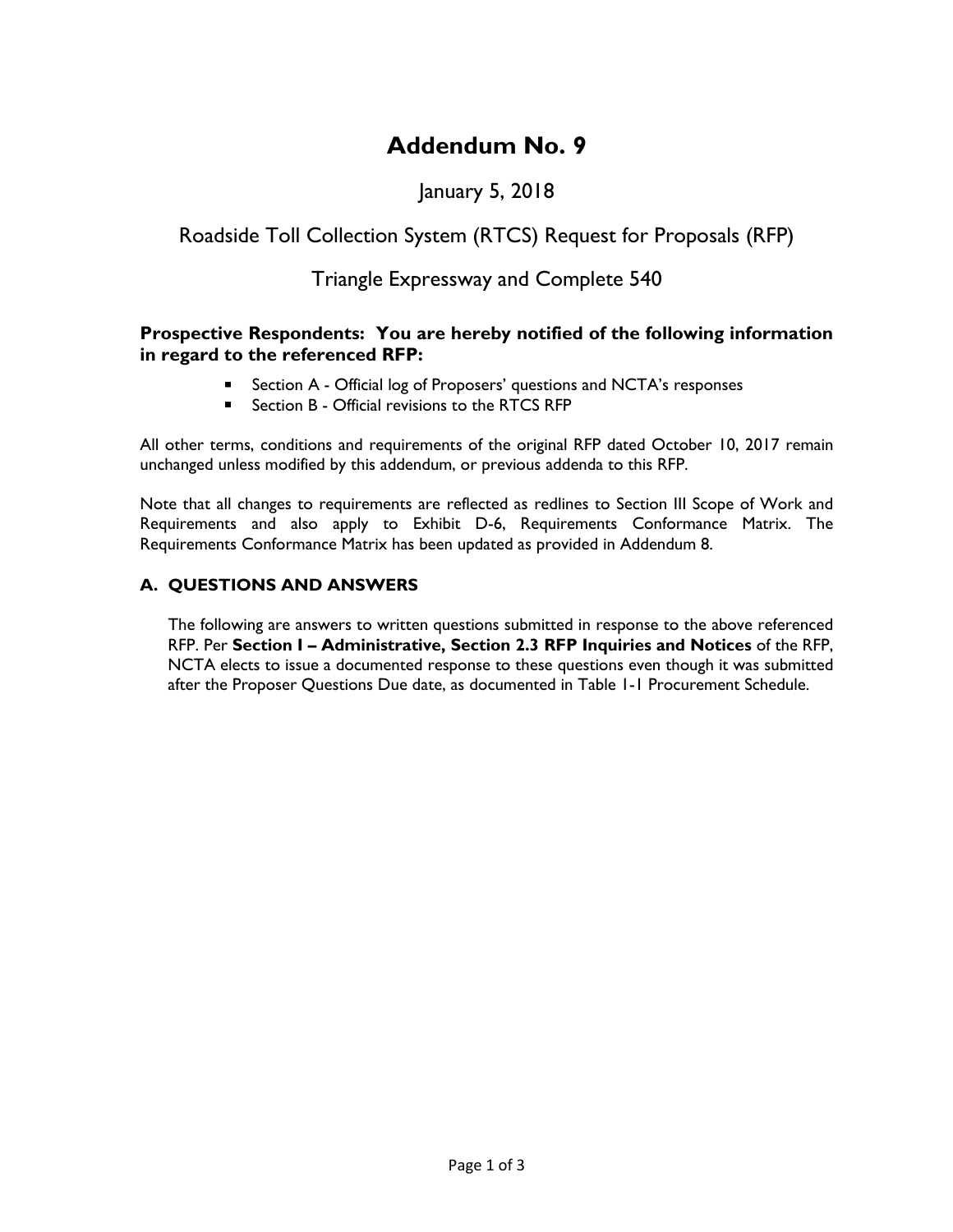| <b>Proposer Questions</b> |      |                   | North Carolina Turnpike Authority (NCTA)                                                                                                                                                 |                                                                                                                                                                                                                                                                                                |                                                                                                                                                                                                     |
|---------------------------|------|-------------------|------------------------------------------------------------------------------------------------------------------------------------------------------------------------------------------|------------------------------------------------------------------------------------------------------------------------------------------------------------------------------------------------------------------------------------------------------------------------------------------------|-----------------------------------------------------------------------------------------------------------------------------------------------------------------------------------------------------|
| #                         | Page | Section           | <b>Section Description</b>                                                                                                                                                               | <b>Proposer Question</b>                                                                                                                                                                                                                                                                       | <b>NCTA Response</b>                                                                                                                                                                                |
|                           |      |                   |                                                                                                                                                                                          |                                                                                                                                                                                                                                                                                                |                                                                                                                                                                                                     |
| 163.                      |      | Addenda 3-7       | The Requirements<br>Conformance Matrix will be<br>updated once all questions<br>have been received.                                                                                      | Addenda 3-7 have indicated that the<br>Requirements Conformance Matrix will<br>be updated once the questions have been<br>received. Addendum 7 indicates that "All<br>of the questions have been listed in the<br>order received by the North Carolina<br>Turnpike Authority (NCTA)". However, | The updated Exhibit D-6,<br>Requirements Conformance Matrix<br>was provided in Addendum 8.                                                                                                          |
|                           |      |                   |                                                                                                                                                                                          | there were no updates to the matrix in<br>Addendum 7. When does NCTA<br>anticipate releasing an updated version of<br>the Requirements Conformance Matrix?                                                                                                                                     |                                                                                                                                                                                                     |
| 164.                      | n/a  | <b>Title Page</b> | <b>Physical Delivery Address:</b><br>North Carolina Turnpike<br>Authority<br><b>Transportation Building</b><br>I South Wilmington Street<br>Raleigh, NC 27601<br>Attn: Christina Poucher | As we finalize our delivery plan, could<br>you please confirm that proposals that<br>are hand delivered or delivered by<br>overnight delivery services (e.g., UPS or<br>FedEx) should be delivered to the<br>Physical Delivery Address provided on<br>the Title Page?                          | Confirmed. Proposals should be<br>delivered to the Physical Delivery<br>Address.<br>Please see details in Section B of this<br>Addendum 9 for specific details on<br>associated changes to the RFP. |
|                           |      |                   | <b>Mailing Address:</b><br>North Carolina Turnpike<br>Authority<br>1578 Mail Service Center<br>Raleigh, NC 27699-1578                                                                    | If this understanding is incorrect, please<br>clarify when the Physical Delivery<br>Address should be used vs. the Mailing<br>Address?                                                                                                                                                         |                                                                                                                                                                                                     |